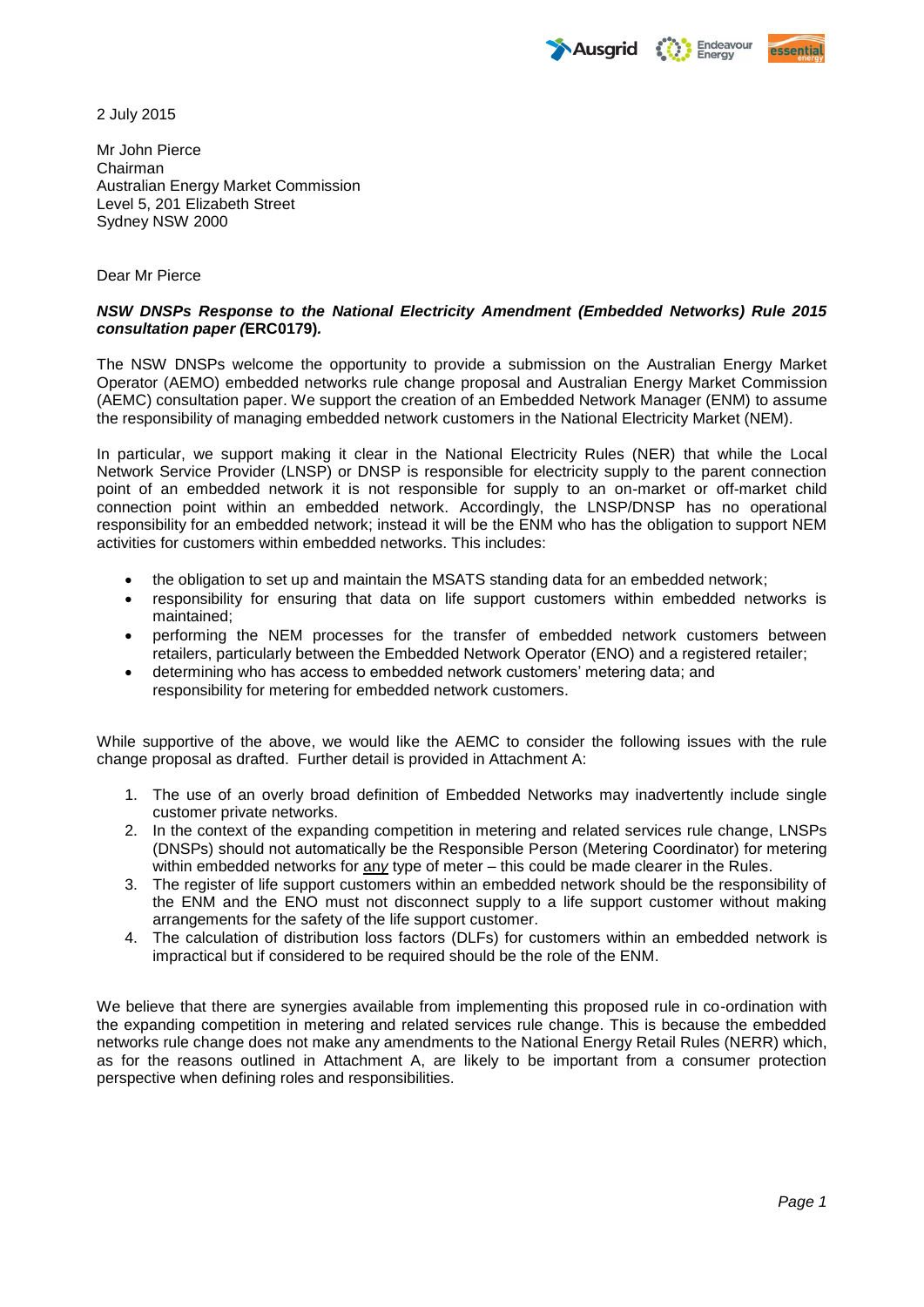

If you have any further queries or would like to arrange a meeting to discuss our submission please contact Mr Murray Chandler, Group Manager Network Technology & Innovation at Networks NSW on (02) 9269 7210 or [murray.chandler@ausgrid.com.au](mailto:murray.chandler@ausgrid.com.au)

Yours sincerely,

J. Handwich

John Hardwick Group Executive Network Strategy Ausgrid, Endeavour Energy and Essential Energy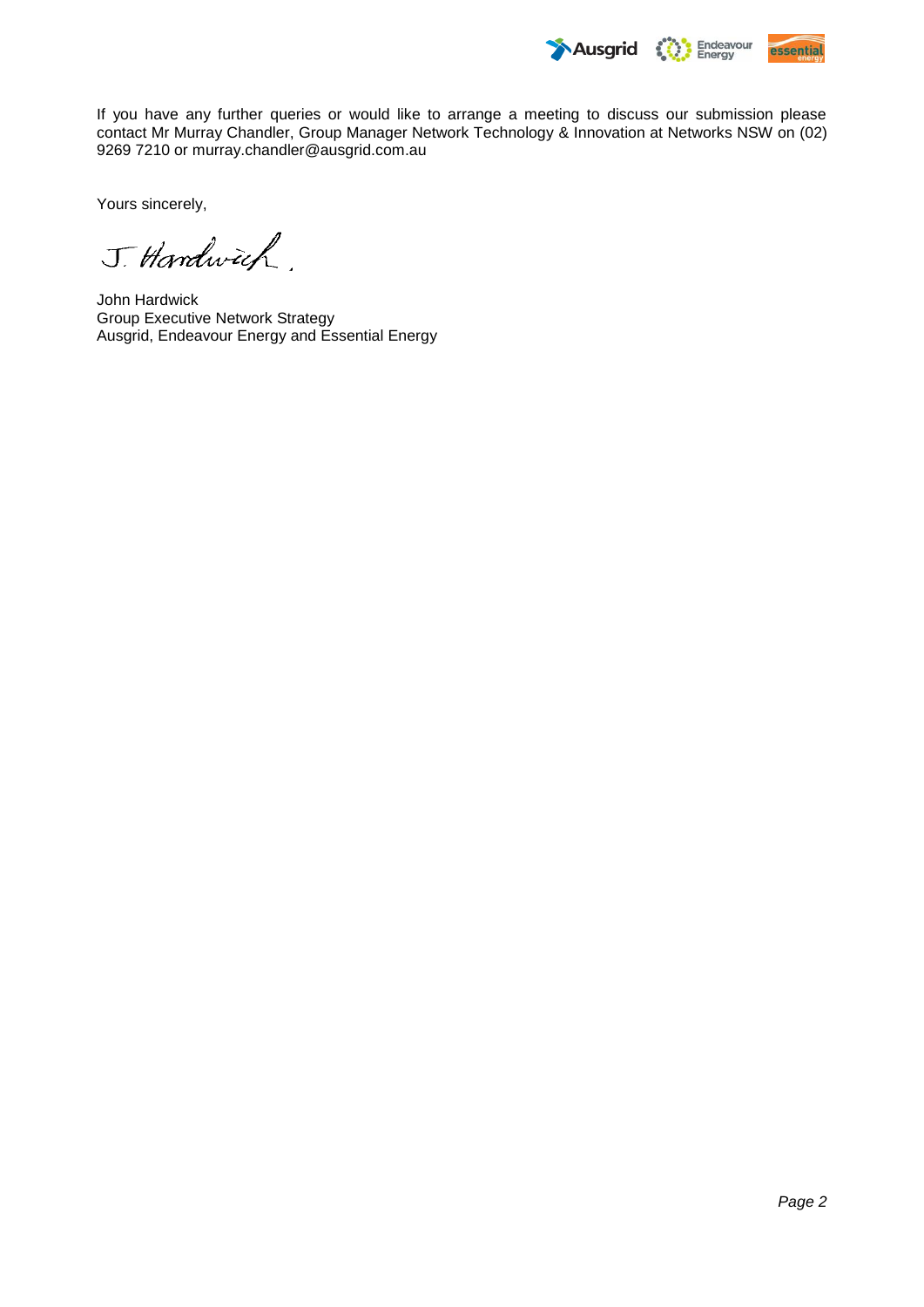

# **Attachment A – NSW DNSPs' Comments on Potential Issues for the Rule Proposal**

#### **Metering within embedded networks**

While we note the intent of the rule change is that ENM's will be responsible for metering on embedded networks, we are concerned that clause 7.2.3(a)(1) of the draft rule seems to allocate responsibility for type 1-4 metering to the LNSP to act as Responsible Person (Metering Coordinator) for child connection points.

The obligations and responsibilities for LNSPs and DNSPs ends at the parent connection point - the National Metering Identifier (NMI) of an embedded network. We therefore do not consider it appropriate to be the Responsible Person (Metering Coordinator) for metering in an embedded network. This is because:

- There is no contractual relationship between the DNSP and the child NMI to appropriately allocate and manage risk associated with the DNSPs assuming the Responsible Person (Metering Coordinator) role.
- There would be access issues in order to read the meter, particularly private dwellings which would be more appropriately managed by the ENM.
- DNSPs have no direct cost recovery mechanism as Network Use of System (NUOS) charges are not recoverable from child NMIs and therefore not available through the distribution determination; any additional costs would need to be recovered from the Financial Responsible Market Participant (FRMP)) which would be an unintended outcome for FRMPs.

Notwithstanding the above, we submit that if energy in the embedded network is to be settled in the NEM then its metering needs to comply with the Rules. This is not a new approach as embedded networks are in existence and being settled in the NEM today (for example, unit blocks where requests of NMIs are currently issued for child connection points in embedded networks by DNSPs). The embedded network codes are assigned and updated in MSATS; energy is settled in the NEM for embedded networks whereby energy consumption from child NMIs is netted off the energy consumption of the parent. Going forward, we support that the ENM must be appointed by the ENO, and that it is AEMO accredited to ensure that the metering installation is compliant with the Rules.

### **Life support customers within an embedded network**

We understand that the policy intent of the draft Rules is that where electricity supply must be maintained for life support requirements, the ENM must notify the FRMP of the parent connection point of the requirement then the FRMP of the parent connection point will then notify the DNSP. We note that this is not covered in the draft rule proposal and would require a subsequent rule change to the National Energy Retail Rules (NERR). In this respect, it is important that any rule change recognise that DNSPs will appropriately only have visibility of the parent NMI status as we do not require information as to the identity of the embedded network child customer, as either on market or off market. This responsibility is with the ENM and accordingly, the ENO must not disconnect supply to a life support customer without making arrangements for the safety of the life support customer.

### *Additional consumer protections may be required*

Related to disconnections more generally, we would submit that there should be arrangements in place to ensure that the consumer is appropriately protected in any relationship it has with the EMN and that its customers are protected, especially life support customers. This is particularly important where the embedded network is the customer's primary supply. This could possibly be achieved through the AER's exemption framework where it would replicate aspects of the NECF, such as the requirement for disconnection in limited circumstances where the customer has breached their obligations under the contract and or failed to remedy such a breach. However, even with an exemption framework, amendments to the NERR are likely to be important from a consumer protection perspective when defining roles and responsibilities.